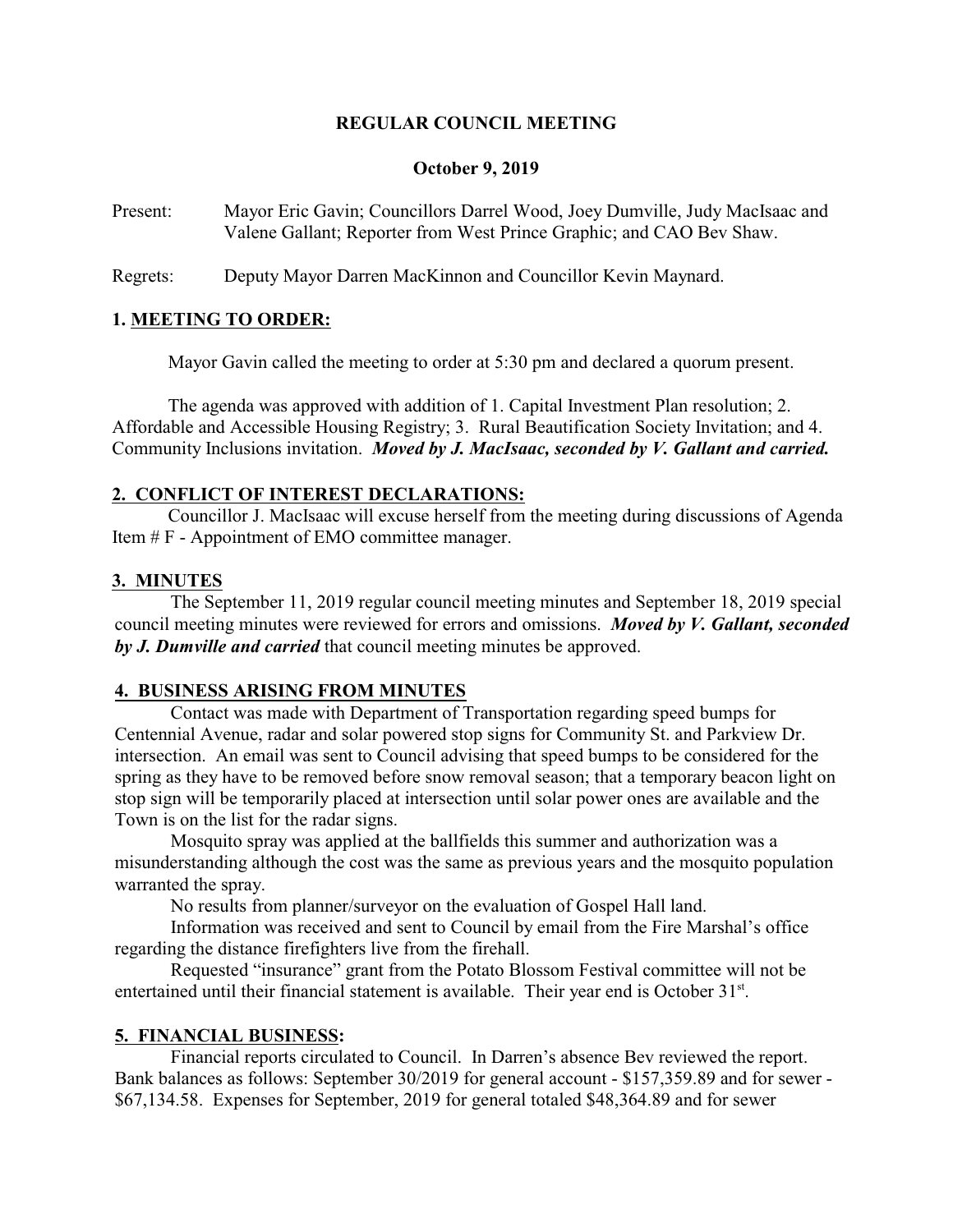\$20,586.77. Revenue for September, 2019 for general - \$93,330.81 plus investment proceeds of \$51,964.58; for sewer \$1,152.07. Bev noted that investment was not reinvested as unsure of cash required for sewer project but it is possible the bulk of funds won't be required until spring therefore will reinvest that amount plus the \$150,000 gas tax just received. *Moved by D. Wood, seconded by J. MacIsaac and carried* that financial reports, paid bills for September 2019 and bank balances be approved.

## **6. NEW BUSINESS**

*A. Mayor's report* - Eric reported meeting with MLA Jamie Fox and had discussion on funding opportunities and the housing registry. Eric also filled in for Tammy Rix with Judy for community endorsement meetings.

*B. Administrator's report -* Bev reported that community endorsement scheduling has been time consuming and as well the Municipal Capital Expenditure Grant application which is now completed. Council agreed that the concrete curbs for Retail Centre should stay in storage until spring as they have to be removed before snow removal. Bev attended special council meeting on Sept  $18<sup>th</sup>$  and Recreation Director's evaluation on Oct  $7<sup>th</sup>$ .

Building permits issued to Courtney Ramsay, 62 Ellis, for renovations to private storage building valued at \$4000 and to Elora Patoine, 593 Main for addition to single family dwelling valued at \$20,000.

Bev's overtime at 35 hours and 1 week left of vacation time; Dale's hours unavailable and he's currently on vacation; and Andrew's hours are at 99.

*Streets & Sidewalks (Valene) -* Valene checked out the beacon light at the intersection of Parkview and Community and advised the meeting of a company that supplies speed bumps (to seek Province's approval if we have to install). Still researching Christmas decorations for street lights. Eric mentioned that several ditches and tap drains have been cleaned out by the Province.

*Recreation -* Joey reviewed Andrew's report saying Fun in the Fall event held, gave an update on the ballfield conditions, after school programming and Terry Fox Run. Upcoming events include school programs, Halloween and Christmas.

*Newcomers/Recruitment/Community Endorsements (Judy) - Judy stated that Senior* housing committee is moving right along with the hiring of an architect and accountant and mentioned the housing registry is an important factor when funders consider their application. Some pictures of the proposed facility were shown. Community endorsement meetings and paperwork has been busy but interesting and Judy noted that some of these applicants may choose to go elsewhere and that it is a long process. Community Navigator activities include a lunch and learn session with foreign workers and the issues they face while here. Newcomer events include sessions at Sacred Heart Church on Nov 10<sup>th</sup>, O'Leary Library and Tignish, youth focus groups on Oct 16<sup>th</sup> and an open house at Westisle on Feb 8 where municipalities are invited to set up a booth. Some West Prince Community Schools will be holding a class on 10 countries in 10 weeks but unfortunately O'Leary's school started too early. Judy attended the ceremony in Charlottetown where Isabel Yuill received the PEI 2019 Senior Islander award.

*Police/Fire Department (Darrel) -* RCMP member Neil Logan attended our meeting and reviewed the monthly report. Patrol hours, at 197 for September, are being tracked differently and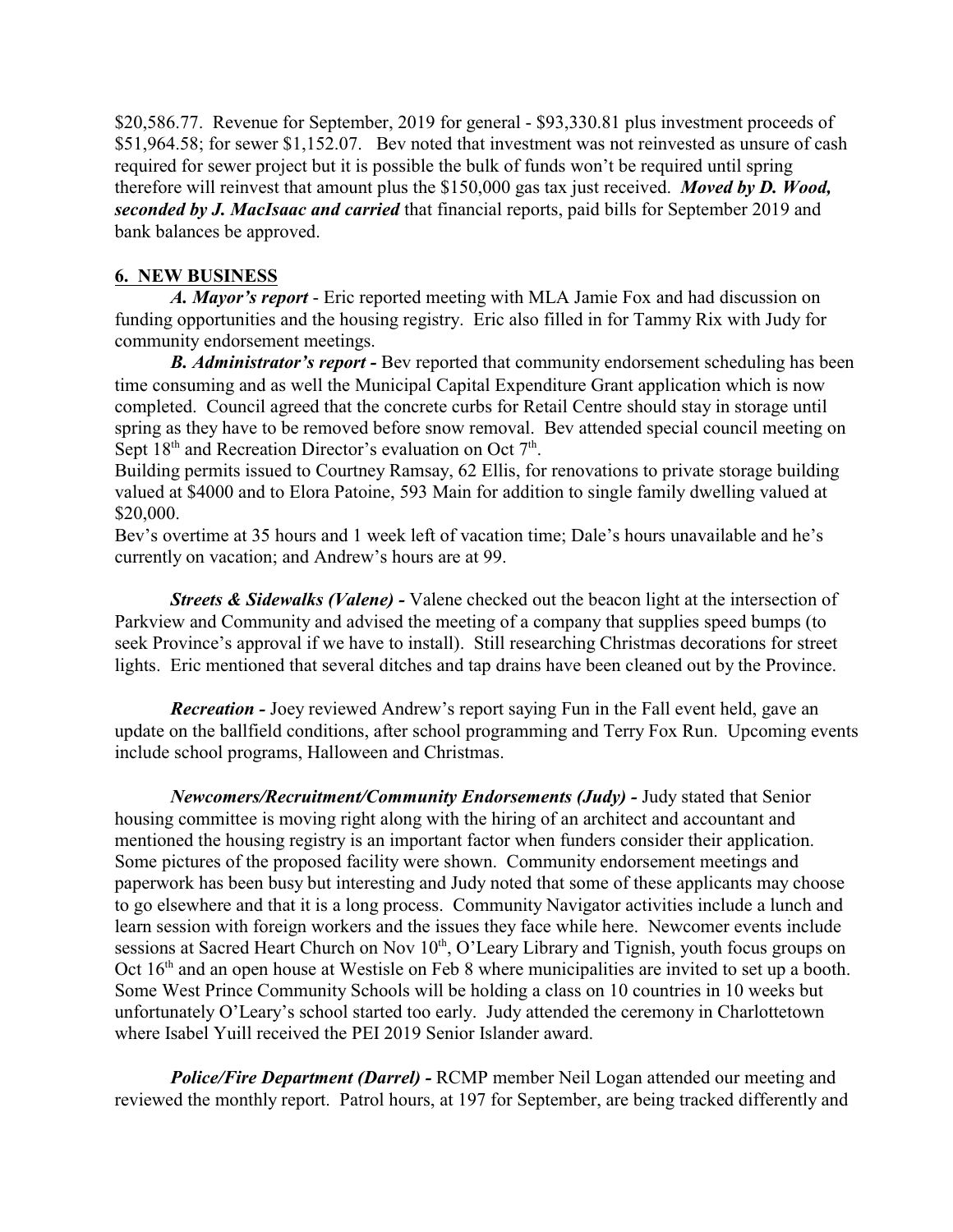hopefully will show an increased and more accurate count. Extra officers will be on duty for Halloween. The fire department responded to 16 calls in September and they've been busy outfitting the new pumper. Bev advised that Farm Credit Corporation will be in town on Friday to present the \$25,000 grant the fire department was awarded for new turn out gear. The department's Christmas party is December 14<sup>th</sup>.

**Sanitation & Community Development (Eric) - Eric advised that the lagoon project has** been tendered and the onus has been placed on the contractors to determine a suitable location for the geo-bags. Eric stated that Andrew is working on the wish list Council drafted.

*Properties (Kevin)* - Kevin emailed his regrets for not attending and sent the following message: "I would like in the minutes to our last meeting with WSP group that my name be noted that my vote is a no to the proposal given by WSP group to go ahead at this point in time."

**D. Lawn tractor quotes - Quotes received from Kensington Agricultural Services for small** lawn tractor, same size as we had except the cutting deck is only 54 inches for a Kubota at \$11,340; for the small tractor with bucket and 54 inch deck is \$20,718. From John Deere for a small lawn tractor is \$8500 and a small tractor with bucket is \$19,400. Council agreed to table a decision until another meeting when Darren and Kevin are present and after more information is obtained on the machine's use.

*E. Trees down in Pate Subdivision -* Due to the hurricane about a dozen trees are down in the subdivision and Council directed Bev to get someone who wants the firewood to remove them.

*F. Appointment of EMO committee coordinator -* Judy excused herself from this discussion due to conflict of interest. *Moved by D. Wood, seconded by V. Gallant and carried* that Councillor Judy MacIsaac be appointed as Coordinator of the O'Leary Emergency Management Program, responsible for the implementation, maintenance and execution of the municipal management program. Written authority from Town Council to be provided to Judy to perform duties and coordinate an emergency response on behalf of the Town. Duties are described in detail in the Municipal Emergency Management Guide provided by PEI EMO. This position will be provided an annual honorarium of \$2500.

G. FPEIM semi annual meeting - Oct 26<sup>th</sup> in Souris - Council was advised that deadline for registration is Oct  $17<sup>th</sup>$ . Eric plans to attend.

# *O. Other business & correspondence*:

CIP resolution - The following resolution was approved on a *motion by J. MacIsaac, seconded by J. Dumville and carried:*

RESOLUTION RE CAPITAL INVESTMENT PLAN OCTOBER 9, 2019

Whereas the Town of O'Leary has previously allocated \$531,000 of gas tax funds from Infrastructure Secretariat to the Wastewater Treatment Plan Upgrades 2019 Project;

Whereas this may not cover the full costs for required upgrades to the treatment plant and